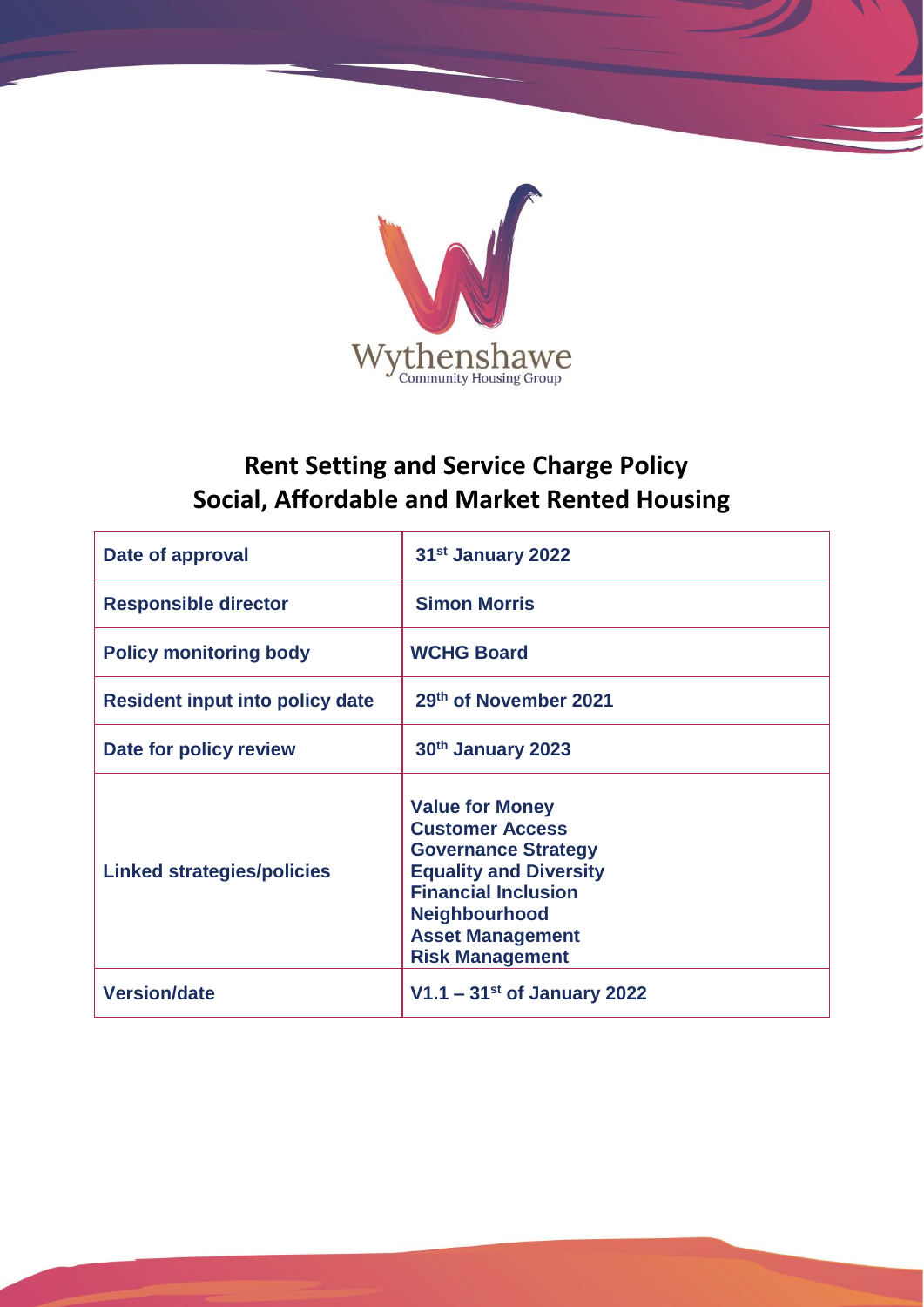**Contents**

| <b>Ref</b> | <b>Section</b>                            | Page No |
|------------|-------------------------------------------|---------|
| 1.0        | <b>Introduction</b>                       | 3       |
| 1.1        | General                                   | 3       |
| 1.2        | Aims and Objectives                       | 3       |
| 1.3        | Scope                                     | 3       |
| 2.0        | <b>Policy</b>                             | 3       |
| 3.0        | <b>Guidance</b>                           | 4       |
| 3.1        | <b>Social Rent</b>                        | 4       |
| 3.2        | Affordable Rent                           | 6       |
| 3.3        | <b>Market Rent</b>                        | 6       |
| 4.0        | <b>Service Charges</b>                    | 6       |
| 4.1        | History                                   | 6       |
| 4.2        | Aims and Principles                       |         |
| 4.3        | Consultation                              | 8       |
| 5.0        | Implementation                            | 8       |
| 6.0        | <b>Roles and Responsibilities</b>         | 9       |
| 7.0        | <b>Monitoring Policy Effectiveness</b>    | 9       |
| 8.0        | <b>Equality &amp; Diversity</b>           | 9       |
| 9.0        | <b>Associated Policies and Procedures</b> | 9       |
| 10.0       | <b>Statutory and Legal Framework</b>      | 10      |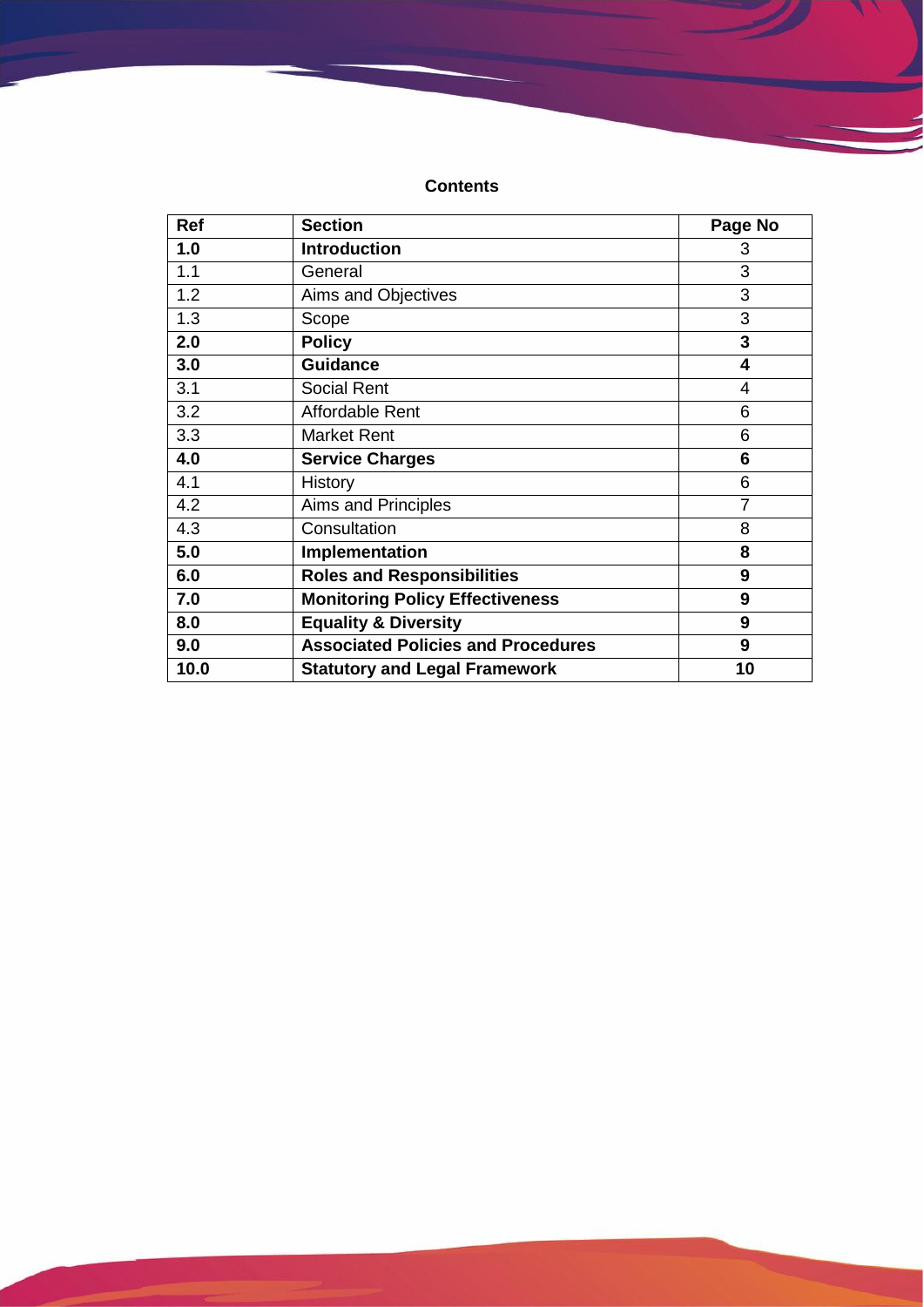# **1.0 Introduction**

### **1.1 General**

This policy outlines Wythenshawe Community Housing Group's (WCHG) approach in relation to rent setting, rent reviews and service charges for tenants of social and affordable rented housing and the different forms of home ownership.

## **1.2 Aims and objectives**

Key objectives are as follows:

- To ensure rents are fair and affordable and set in line with regulatory or statutory guidelines.
- To meet the cost of services provided through general rent charges or, where appropriate, specific service charges depending on the tenure type.
- To recover eligible service charges in an open and transparent way demonstrating value for money.
- To enable investment in the maintenance and improvement of existing homes, the provision of new affordable homes, and in providing good services to tenants.
- To enable the ongoing and future investment in service chargeable items and to ensure estate-based services are maintained, where a service charge is applicable.
- To ensure rents and service charges are set to safeguard the financial viability of the Group.

# **1.3 Scope**

This policy applies WCHG and its properties in relation to Social, Affordable and Market rent. It does not apply to Shared Ownership, which is covered by other WCHG policies.

#### **2.0 Policy**

The Group will set its rents in accordance with the Government's Policy Statement on Rents for Social Housing 2019, and the Regulator of Social Housing's Rent Standard 2020.

Social Rents will apply to the majority properties transferred to WCHG from Manchester City Council prior to 2010. The exception to these are those that have been let as 'affordable rents'.

The majority of properties developed after 2010 have been let at affordable rents, this is up to 80% of the market rent at time of letting. The affordable rent is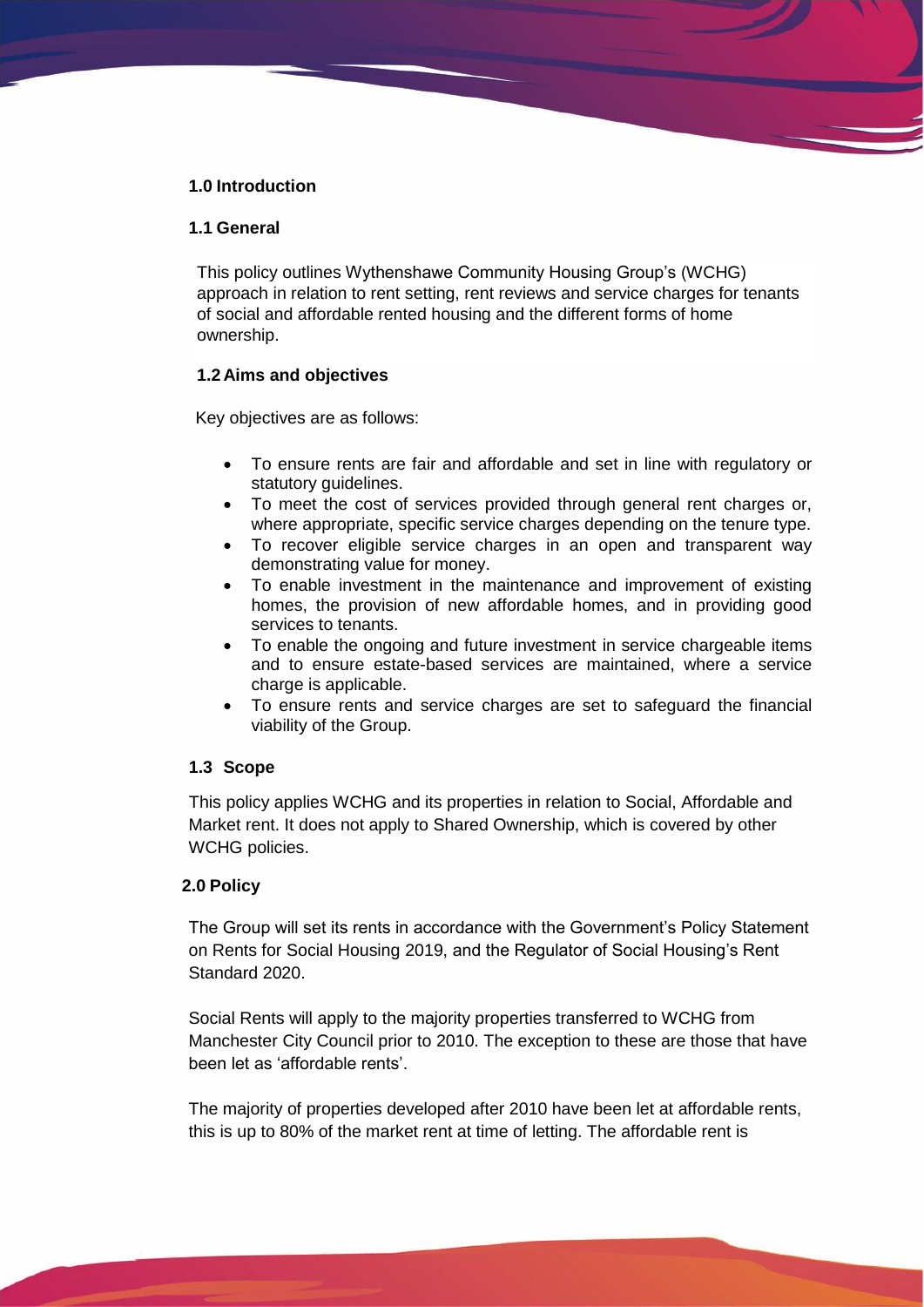inclusive of any service charge that is applicable. Affordable rents will be reassessed a timely intervals against market conditions.

Variable Service Charges will be introduced on re-let of all social rent properties where services are provided and a service charge is eligible for recovery.

Estate charges will be applied to all Right to Buy and Right to Acquire properties where applicable (and any other tenures/sales where applicable), and the purchaser will be made aware of their obligations regarding estate and other charges.

The Group reserves the right to review all services provided to tenants and following appropriate consultation with affected tenants reach agreement with regard to changes in the services provided and the disaggregation of associated charges from the rent. Any changes will be recorded in writing by a variation agreement or a deed of variation.

#### **3.0 Guidance**

# **3.1 Social Rent**

## **New Build:**

The initial rent on properties to be let at social rent will be at a level no higher than formula rent (also known as the target rent).

The rent should reflect the condition and location of the property; the property size; and also, local earnings.

A **Formula Rent** is calculated for each property to consider the above factors. The basis for the calculation of the formula rent is that:

- 30% of the property's rent is based on the property values relative to the national average (using the January 1999 property valuations)
- 70% of the property's rent is based on local earnings relative to the national average;
- One of 5 bedroom weightings is applied so that, other things being equal, smaller properties have lower rents.

This can be expressed as a formula in which the formula rent for a property is calculated as: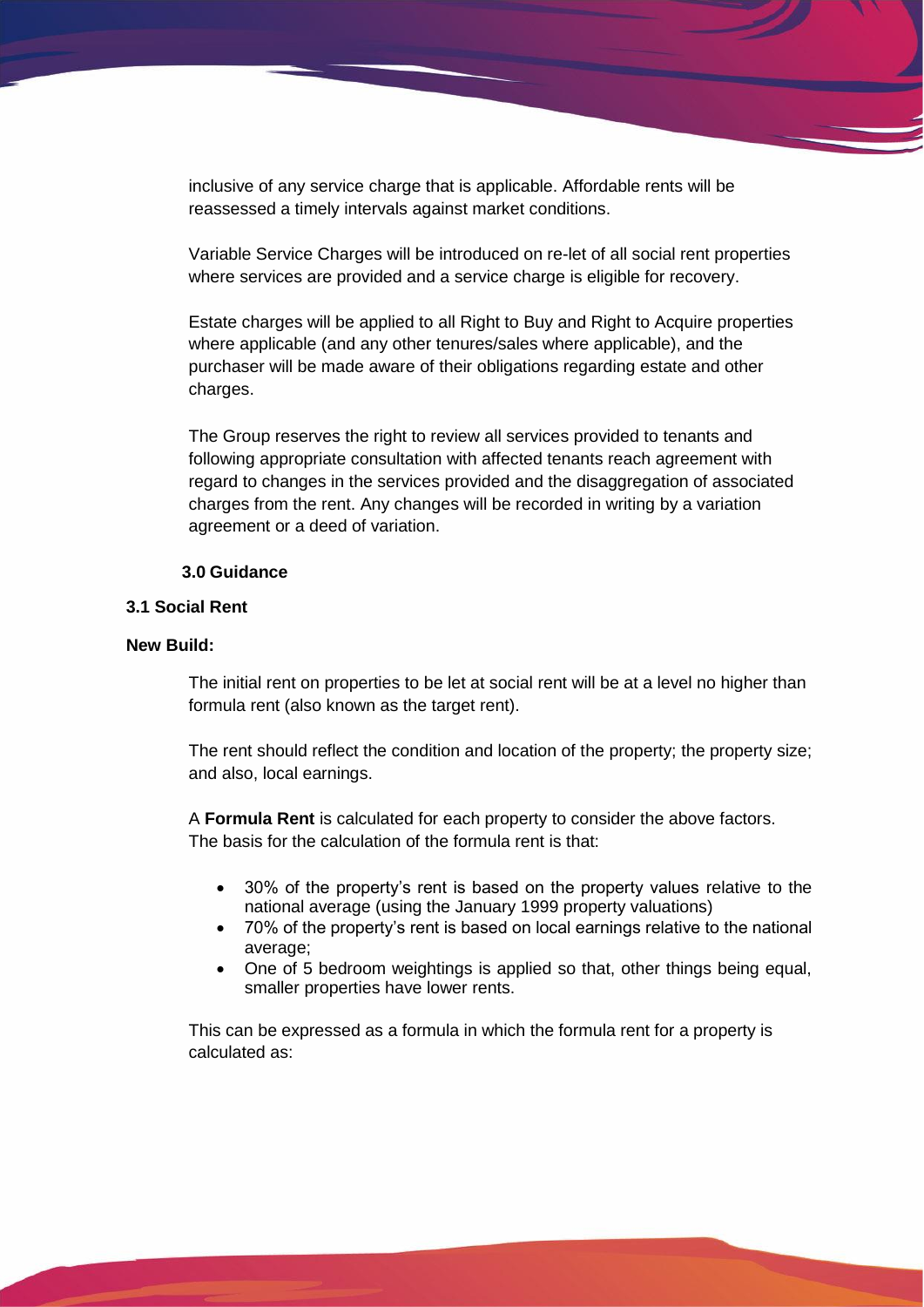# **Weekly formula rent is equal to:**

*70% of the national average rent for the Housing Association sector multiplied by the relative county earnings multiplied by bedroom weight*

*Plus*

*30% of the average rent for the Housing Association sector multiplied by relative property value.*

#### **Rent Review:**

In 2020 the Government introduced the new 'Rent Standard' that allows for an annual rent increase of up to Consumer Price Index (CPI) plus 1% from April 2020 for a period of at least five years.

Each year a recommendation will be made to Board regarding the actual increase to be implemented for the Group's tenants and for their home and our housing stock.

In addition to the regulatory standard guidance on how rents may be increased, the Government Rent Policy Statement for Social Housing 2019 allows for Rent Flexibility to be applied to formula rents. This allows RPs to set rents at up to 5% above the formula rent for general needs properties and 10% above formula rent for supported properties if there is a clear rationale for doing so, taking into account local factors and concerns, in consultation with tenants. Rent flexibility cannot be applied to accommodation let on an Affordable Rent.

For newly-developed social rented properties, the Group will set the initial rent using the formula rent plus 5% rent tolerance for general needs properties and formula rent plus 10% for supported housing properties.

#### **Re-let:**

On each occasion that a social rented property is re-let, the rent will be reviewed and the property re-let at the formula rent. The formula rents are based on the calculation set out and the property valuation will be based on an assessment by a Royal Institution of Chartered Surveyors (RICS) approved surveyor. The formula rent will be stored in the Orchard housing management system as a pending charge and the same increase will be applied to these as to current tenancies.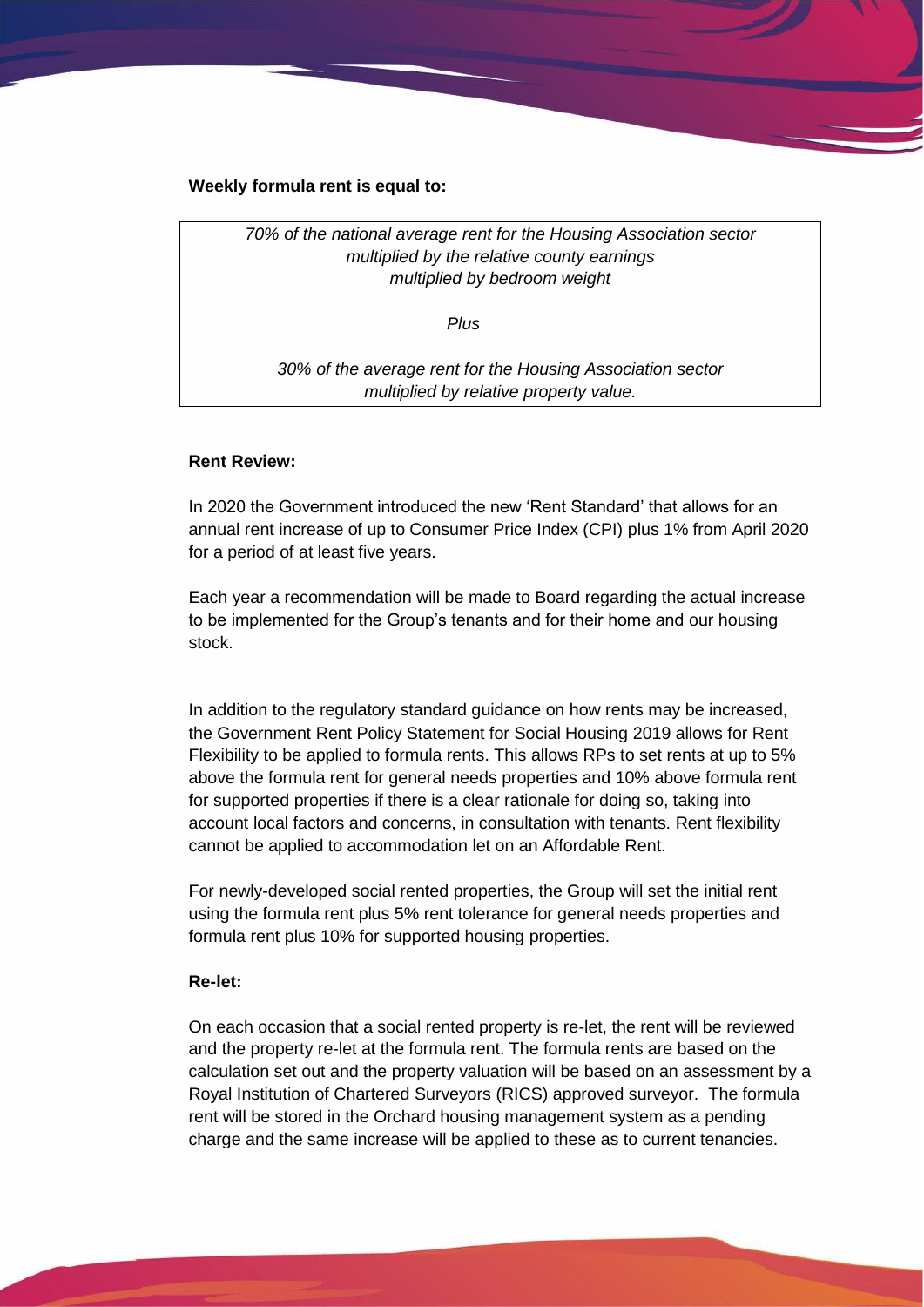Rent Caps apply as a maximum ceiling on formula rents. Where the formula rent is higher than the rent cap then WCHG will use the rent cap as the rent for that property. While the rent caps will increase by CPI+1.5%, the annual charge for a tenant in a rent capped property will be governed by the CPI+1% limit on rent charges.

The rent stored in the Orchard housing management system is based on the 1999 valuation and has been amended year on year (increased or decreased) on the basis of Government guidance at the time. This means the formula rent should never be higher than the rent cap.

Where applicable a relevant service charge will be applied at re-let and this will be broken down in the tenancy agreement and then in subsequent rent and service charge reviews. The recovery of the service charge will be no more than the actual cost plus any relevant management fee that maybe applied (where applicable).

#### **3.2 Affordable Rent**

# **New Lets:**

Affordable Rents are set at a level that is below or equal to 80% of the local market rent (including service charges). Affordable rents are inclusive of any service charge that is applicable.

### **Rent Review:**

Affordable rents were also subject to the 2016 requirements and were reduced by 1% from April 2016 for four years. Like Social Rents an increase of CPI+1% has been applied in line with Government Policy from April 2020.

#### **Re-let:**

On each occasion that a new Affordable Rent tenancy is issued for a property, WCHG will reset the rent based on a new valuation, using a reasonable method for obtaining the relevant market rent, to ensure that it remains at no more than 80% of the relevant market rent.

If the formula rent is higher than 80% of the weekly market rent (inclusive of service charges) for the tenant's accommodation, the maximum weekly rent is formula rent plus services charges (formula rent as detailed in section 3.1)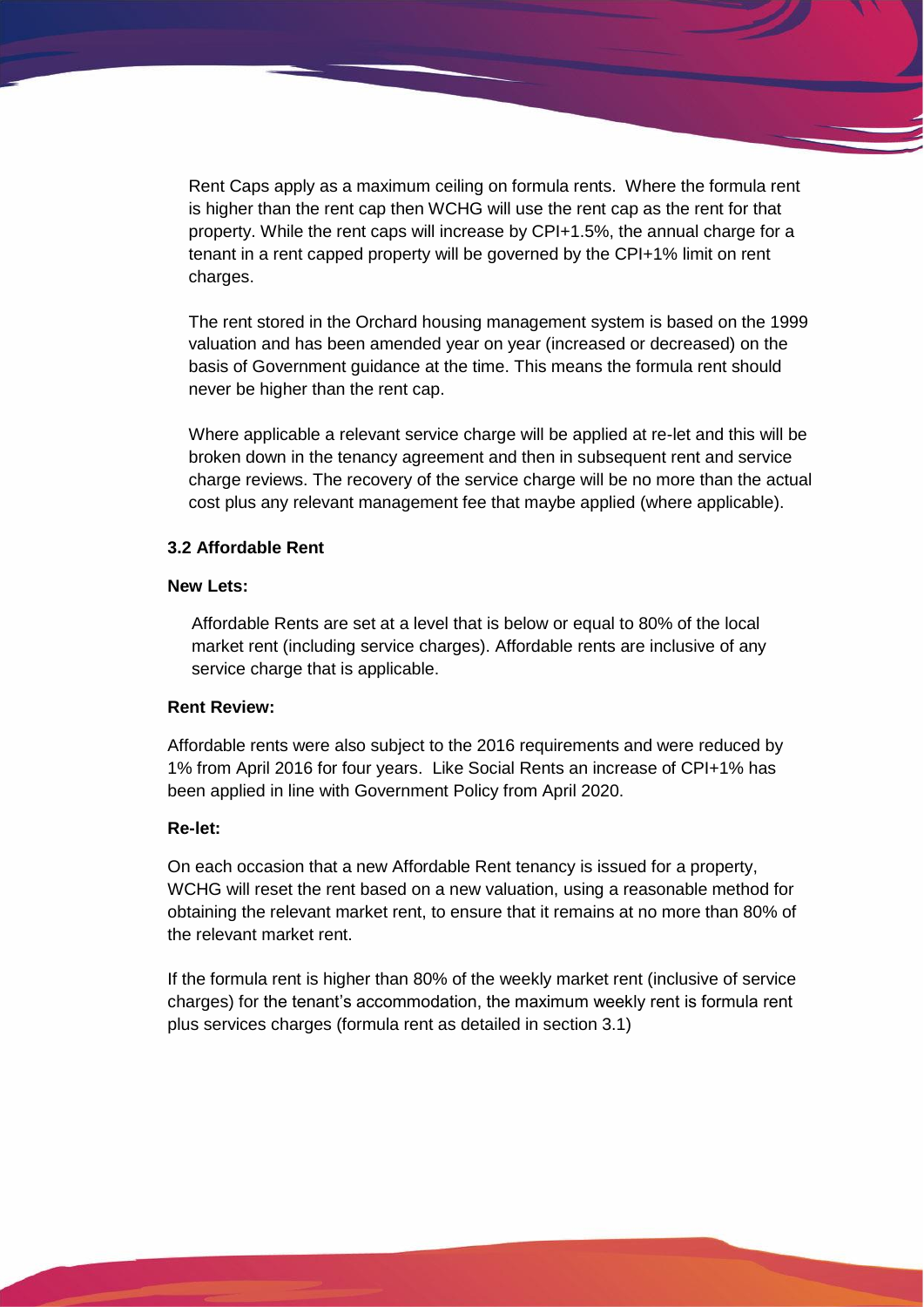### **3.3 Market Rents**

#### **New Lets:**

Rents for new Market Rent properties will be set through the Garden City Homes Team and the Development Team, ensuring scheme viability is maintained. All Market rented properties are inclusive of any service charge that is applicable.

#### **Re-let:**

Rents for re-let Market Rent properties will be set by the Garden City Homes Team, using current market data, to provide current market condition certainty on values.

The process will include market research to identify current market trends and values, existing customer demands and also assumptions outlined within the Development Appraisal Parameters.

#### **Re-let to Existing Tenants**

For existing Market Rent tenancies, the following rent assessment will take place;

Where a tenant opts to renew with a fixed term tenancy, the tenant will be informed 2 months prior to the end of their existing fixed term tenancy of the new proposed rent, which will be set as outlined above.

There will be no more than one rent increase taking place during a 12-month tenancy.

#### **4.0 Service Charges**

#### **4.1 History**

Currently, for the majority of the Group's rented properties, separate services charges are not levied for additional services such as communal cleaning, gardening and electricity. The cost of these services has historically been met through the practice of 'rent pooling' which is used by most local authorities.

It has been agreed that properties with eligible service charges will see these separated out when the property is re-let. The rent will be set at the formula rent held on the Orchard housing management system, plus the variable service charge. The assumption is that rents are taken to include all charges associated with the occupation of a property, such as maintenance and general housing management services. Service Charges usually reflect additional services which may not be provided to every tenant, or which may be connected with communal facilities rather than being particular to the occupation of a dwelling.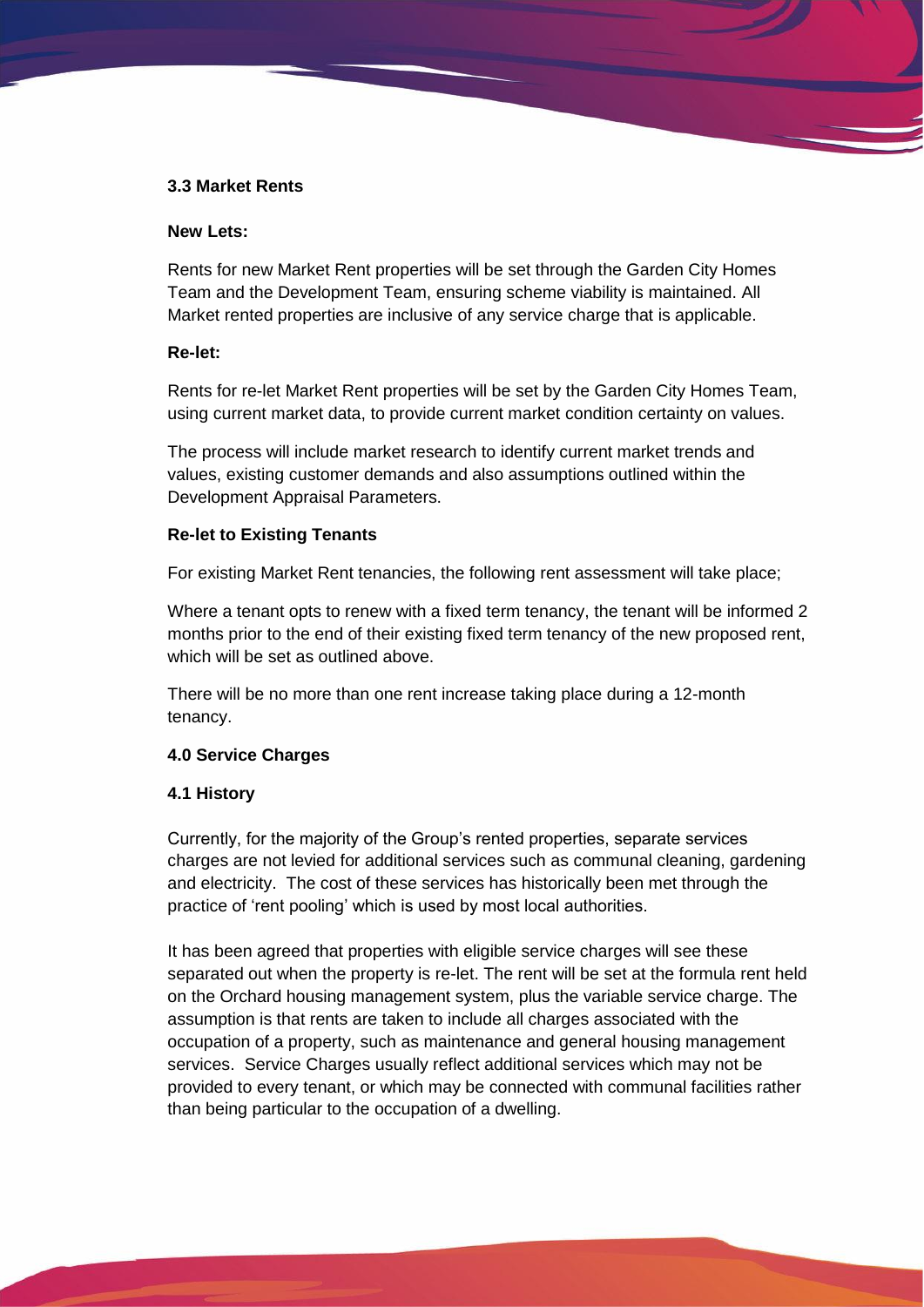# **4.2 Aims and Principles**

### WCHG will:

- Ensure compliance with service laws and regulations in that Service Charges are subject to separate legal requirements and are limited to the cost of providing the services.
- Provide tenants with clear guidance about the services they are receiving and their respective cost. Service Charges are variable, unless specifically stated as being fixed in the tenancy agreement, and will be based on the cost of providing these. WCHG will ensure all services offer both quality and value for money for tenants.
- WCHG will only introduce service charges within the permitted legal framework and based on best practice.
- Service charges will reflect WCHG's legal obligations to maintain health and safety in its buildings in line with Government guidance.
- WCHG will provide all tenants, with service charges, a letter and part 4 notice detailing any rent/service charge increase a minimum of 1 calendar month before any change is due.
- Where the actual costs are more or less than were estimated in any one financial year, the costs will be added to or deducted from the next full accounting year's charges.
- Provide all tenants who pay service charges a summary of the actual costs within 6 months of the end of the financial year.

WCHG will comply with the clauses in the Landlord and Tenant Act 1985, Section 19. This specifies that relevant costs shall be included when determining the amount of service charges payable; -

- a) Only to the extent they have been reasonably incurred
- b) Only if the services or works are of a reasonable standard

If costs have risen significantly, WCHG reserves the right to not immediately pass on the full extent of such costs increases.

Services charges are defined as variable, unless the tenancy agreement specifies that they are a fixed cost, and will be calculated based on the cost of providing the service in the previous financial year and estimates where elements of the cost are unknown. At the end of the financial year WCHG will calculate the costs of service provision and adjust the charges for the following financial year.

All calculations of service charges are based on services received. If the property is within a block, costs will be based on apportionment of the services received. Where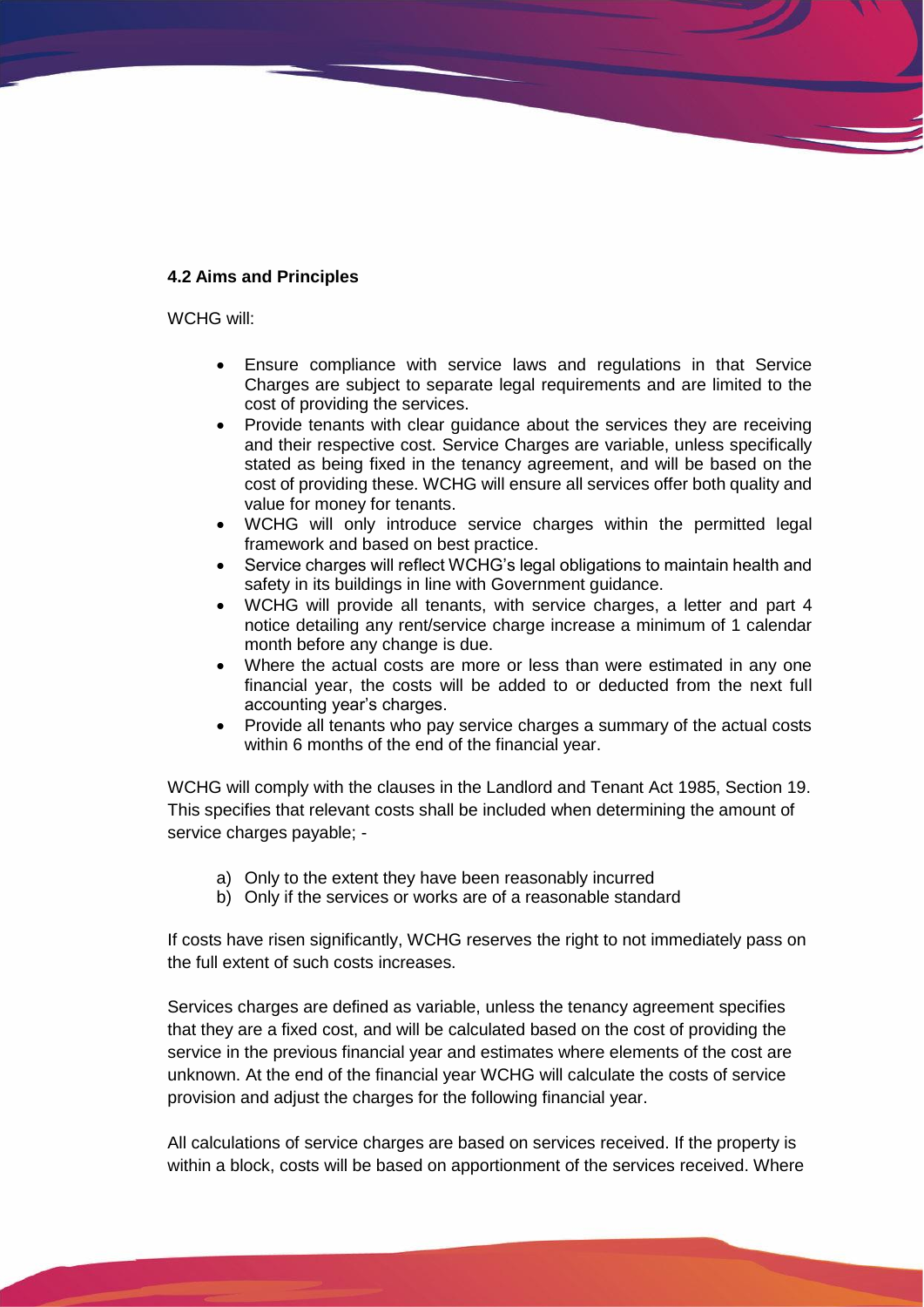the level of service changes, after consultation with tenants, an adjustment will be made to the charges at the point at which the service delivery changes.

Where tenants are dissatisfied with either the cost or level of services received they should follow WCHG's complaints policy.

## **4.3 Service Charge Consultation**

WCHG have an obligation under the Landlord and Tenant Act 1985 (sections 18 to 30) and the Service Charges (Consultation requirements) Regulations 2003 to consult with tenants before any major works or long-term contracts are entered into.

The following table details how and when different customer groups will be consulted with when a new service is introduced or services are reviewed:

| Who we will consult                                                                                               | When WCHG will consult                                                                                                 | <b>How WCHG will consult</b>                                                                                                                                                           | Who we require approval<br>from         |
|-------------------------------------------------------------------------------------------------------------------|------------------------------------------------------------------------------------------------------------------------|----------------------------------------------------------------------------------------------------------------------------------------------------------------------------------------|-----------------------------------------|
| <b>Customers (tenants</b><br>and leaseholders)<br>affected by the<br>service charge or<br>any proposed<br>changes | When WCHG propose a<br>change in the local level of<br>service provision or<br>introduce new services to<br>customers. | Individually with customers.<br>Service Review Group for<br><b>Tenants and Leaseholder</b><br>Forum for leaseholders<br>Confirmation in writing.<br>Annually by issuing<br>statements. | <b>Customer Experience</b><br>Committee |
| Leasehold<br>customers affected<br>by major communal<br>building works.                                           | Prior to commencement of<br>works and in line with<br>relevant Section 20<br>legislation                               | Individually with customers<br>For large scale<br>improvements that affect a<br>large number of<br>leaseholders we will consult<br>with the Leaseholder<br>Forum                       | The specific leaseholders<br>affected   |
| <b>The Board</b>                                                                                                  | When WCHG propose a<br>change of policy of service<br>charges via a Board paper.                                       | The policy changes will<br>have been reviewed by the<br>relevant customer panel<br>before a policy change<br>paper is sent to Board for<br>review and approval                         | Board members                           |

#### **5. Implementation**

In accordance with the Government Policy Statement of rents for social housing 2019 will be increased annually by CPI plus 1% from April 2020 until 2024 (inclusive).

The annual rent is divided into 50 equal charges leaving no rent to be charged for two non-charging weeks, normally week 39 (Christmas) and the last week of the financial year, normally week 52. As a year actually equates to 52.14 weeks (365/7) approximately every 7 years there will be 53 weeks in the financial year. In these years Board will decide regarding the charging of the additional week based on a cost benefit analysis and any available Government guidance.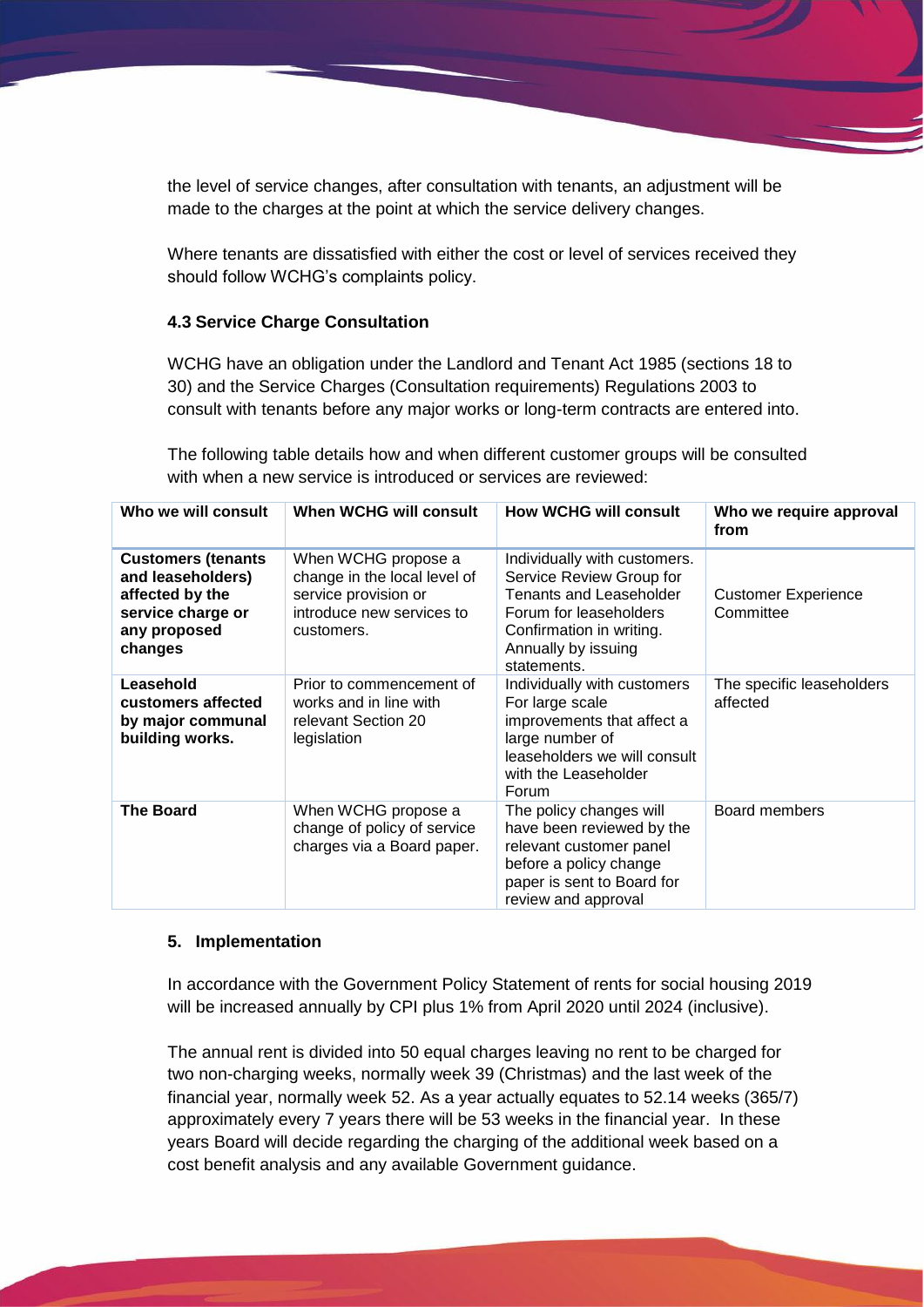WCHG reserves the right to review these arrangements based on further guidance from central Government.

Any tenant who wishes to appeal against the implementation of this policy will be advised to use WCHG's complaints procedure.

#### **6.0 Roles and Responsibilities**

The Executive Director of Finance is responsible to the Chief Executive and the Board for ensuring the implementation of this policy.

The Board will approve the annual rent increase, and can agree any exemptions to increases in both the rent and service charges based on market conditions or specific circumstances.

#### **7.0 Monitoring Policy effectiveness**

The Group will monitor the effectiveness and review the implementation of this policy, regularly considering its suitability, adequacy and effectiveness.

This policy will be reviewed on an annual basis.

#### **8.0 Equality & Diversity**

All associated individuals within WCHG have the responsibility to protect the interests of WCHG. The Single Equality Scheme works towards developing services, facilities and working practices, which are equally accessible and non-discriminatory for all associated individuals with WCHG. This is irrespective of their gender, age, race, sexuality, disability, religion, marital status/civil partnerships, pregnancy/maternity and economic status, and in line with the nine protected characteristics part of the new legislation under Equality Act 2010.

A key element of the Equality standards involves carrying out an Equality Impact Assessment on all existing and, in particular, new policies to ensure they do not have an adverse impact or promote any form of discrimination to particular groups or associated protected characteristics. An Equality Impact Assessment has been carried out to this policy and will be reviewed on a yearly basis.

This policy upon request can be provided in languages other than English, in Braille, Large Print and Audio format.

# **9.0 Associated Policies & Procedures:**

- WCHG's Financial Regulations & Standing Orders;
- Current Tenant Income Recovery Policy;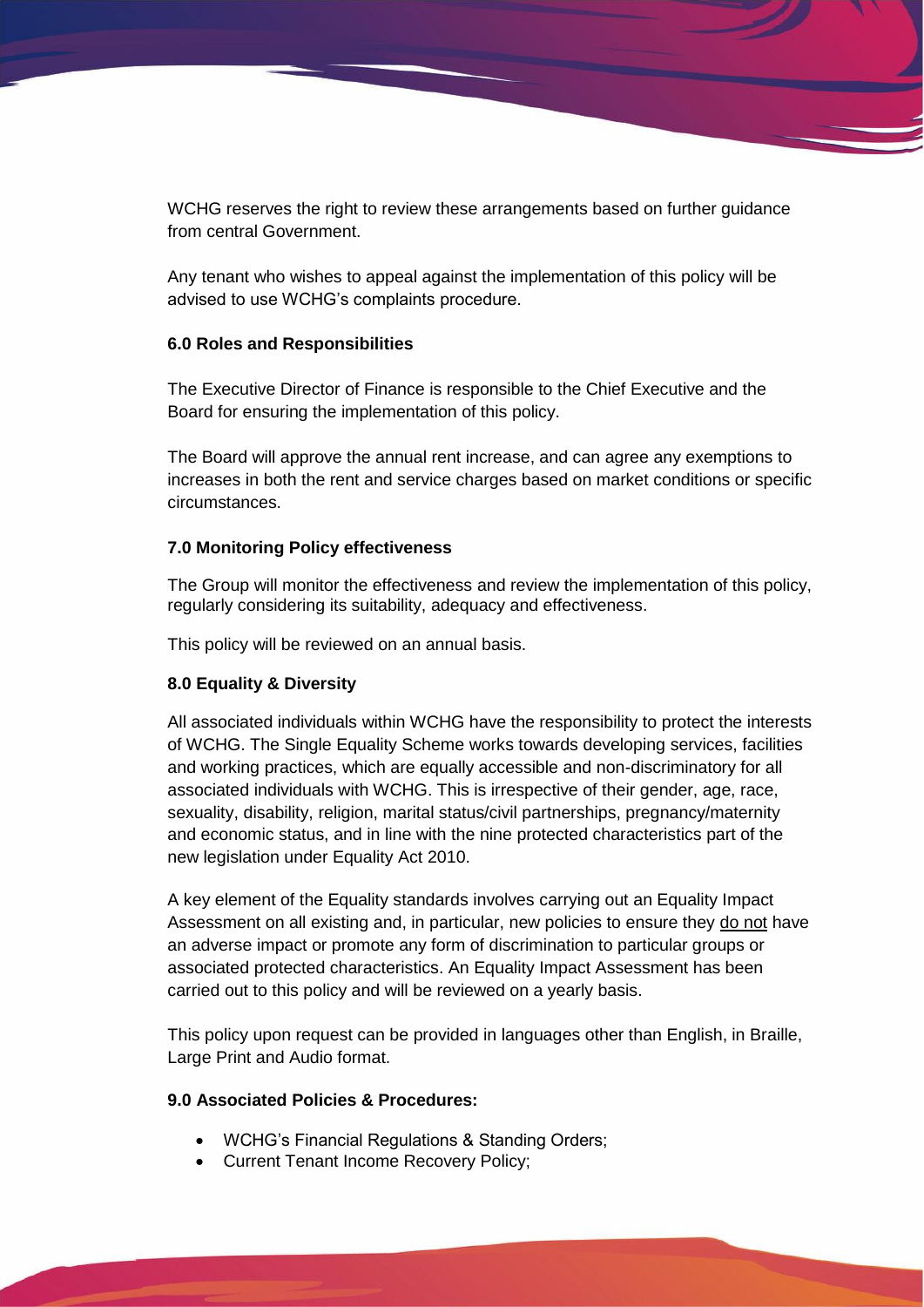- Corporate Debt Recovery Policy;
- Former Tenants Arrears Policy;
- Leasehold Service Charges Policy;
- Supported Accommodation Rent Policy;
- Section 20 Consultation Policy;
- Financial Inclusion Policy;
- Complaints Policy;
- Investment Policy;

# **10.0 Statutory and Legal Framework:**

- Landlord and Tenant Acts 1985 & 87 (as amended)
- Housing Act 1988;
- Housing Act 1996;
- Housing Act 2004;
- The Welfare Reform and Work Act 2016.
- Ministry of Housing, Communities and Local Government Policy Statement on rents for social housing 2019
- Regulator of Social Housing Rent Standard 2020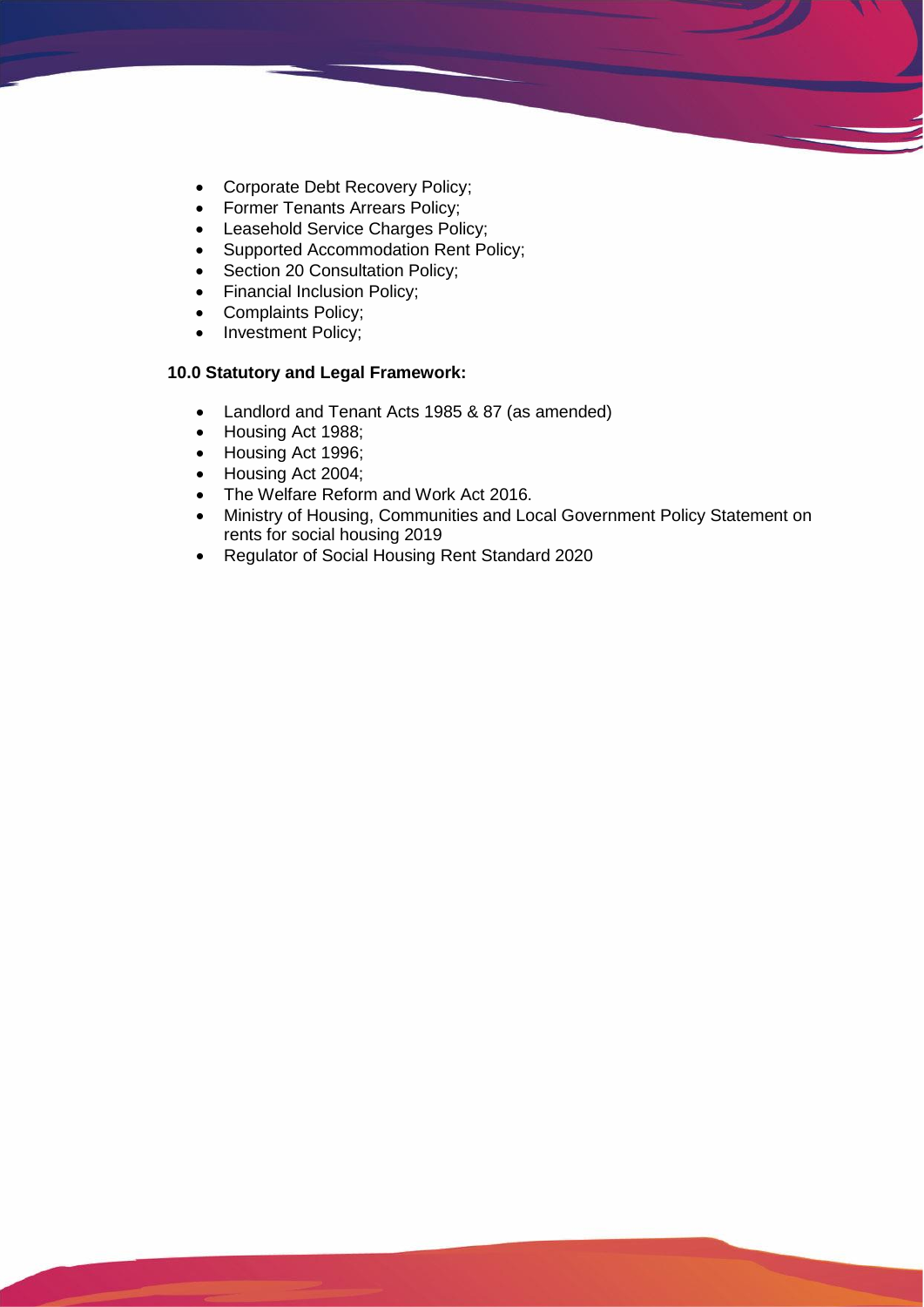